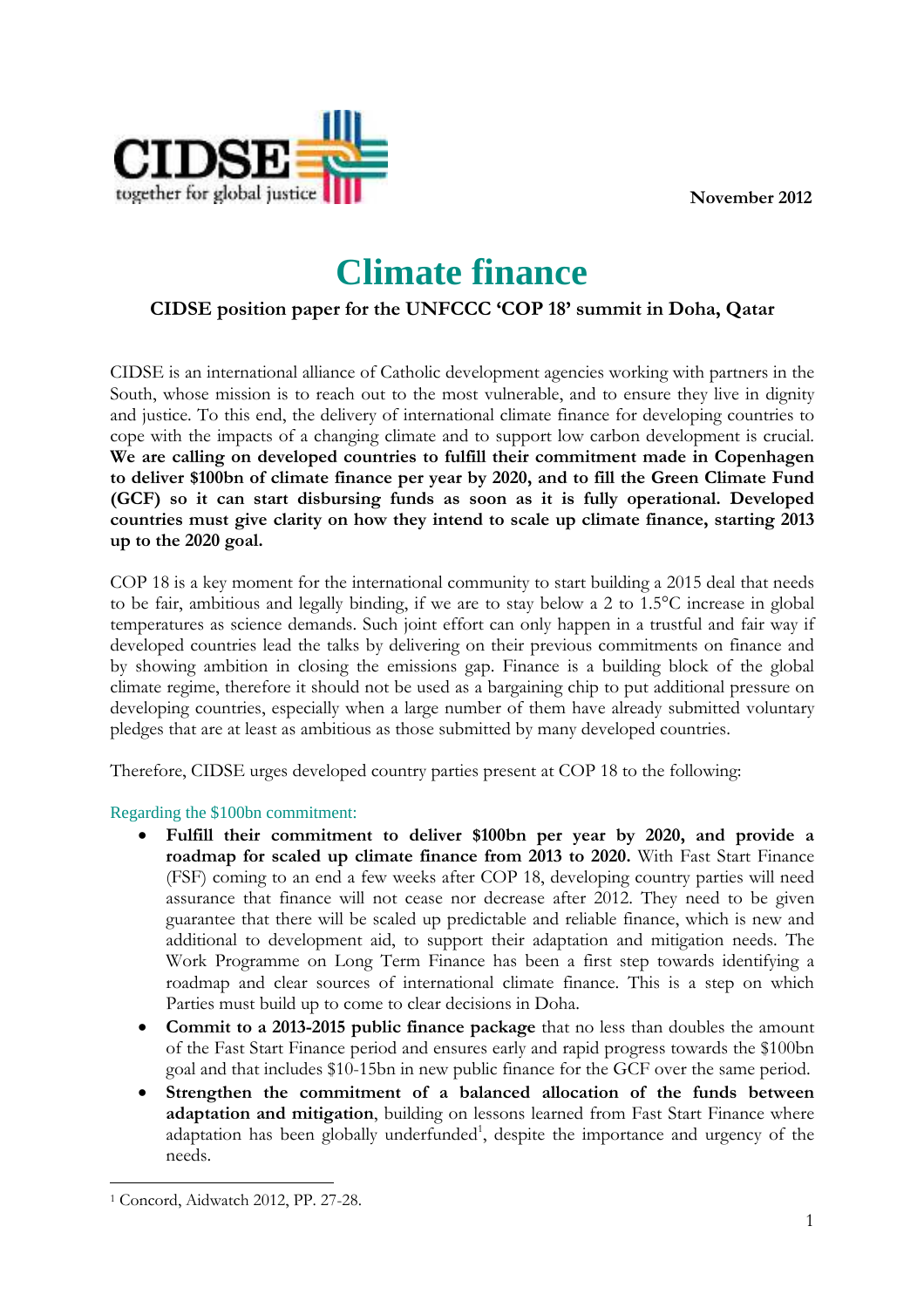## Regarding the sources for climate finance:

- **Meet the \$100bn commitment exclusively from public sources**, notably through budgetary contributions and innovative financing, in order to secure funding for specific needs such as adaptation, especially for Least Developed Countries (LDCs) and to leverage and incentivize the shifts in private sector investments. Indeed, most assessments, including those presented at the workshop of the Work Programme on Long Term Finance, show that the scale of the adaptation and mitigation needs will be several times higher than the \$100bn<sup>2</sup>, therefore private finance will have to play a role in the delivery of the amounts needed. But private finance cannot be counted as contributing to developed countries' \$100bn commitment.
- **Take concrete decisions and actions on innovative financing mechanisms as a source of international public finance**. The financial transaction tax is one of the promising innovative sources that could generate funds for climate finance. The progress towards the establishment of such a tax under Enhanced Action of 11 EU Member States must be further strengthened at COP 18, and parties must commit to allocate a significant share of the revenues raised to international climate finance through the Green Climate Fund.
- **Parties should send the International Maritime Organisation (IMO) a clear signal to develop a shipping scheme** that respects and reconciles the relevant principles of both the UNFCCC and IMO, i.e. one that is universally applicable but also respects the principle of Common But Differentiated Responsibilities (CBDR). Using revenues raised for climate finance, with a rebate for developing countries, is a way to ensure the latter, with these revenues channeled through the GCF.
- **Further define the role that private finance can play towards international climate finance needs and frame it with strong social, environmental and human rights safeguards, governing and accounting rules**. Notably, what constitutes "mobilization" and "leverage", and how leverage is calculated are unresolved, complex topics and must be further elaborated.

#### Regarding the Green Climate Fund:

 $\overline{a}$ 

- **Commit to start capitalising the Green Climate Fund over the next three years**. The Green Climate Fund as the operating entity of the financial mechanism of the Convention has been set up to channel international climate finance to countries that need it the most, and to maximize the use of finance flows. The fund will not be able to play such a role, and risks to lose its credibility, if it is not filled with money. An initial capitalization of the fund for the period 2013 to 2015 is a first step needed to ensure it will be able to disburse money at the moment it is operational, so as to address the most urgent needs.
- **Make the Green Climate Fund rapidly operational**, **so it becomes the primary channel of international climate finance by 2020.** Countries must notably agree in Doha on the institutional linkages between the COP and the GCF board.
- The adaptation window under the GCF should build on the experience of the Adaptation Fund and **adopt direct access, grant base, full financing, country driven, gender sensitive, participatory and transparent approach in financing adaptation for developing countries, communities and ecosystems**.

<sup>2</sup> IEA, 2009. *World Energy Outlook 2009*, at 9 ("On an annual basis, global additional [energy infrastructure] investment needs reach \$430 billion (0.5% of GDP) in 2020 and \$1.2 trillion (1.1\$ of GDP) in 2030."); World Bank, 2010. World Development Report 2010: Development and Climate Change, at 6.1 ("Over the next 20 years, mitigation in developing countries could cost \$240-600 billion a year, and adaptation \$10-90 billion a year.").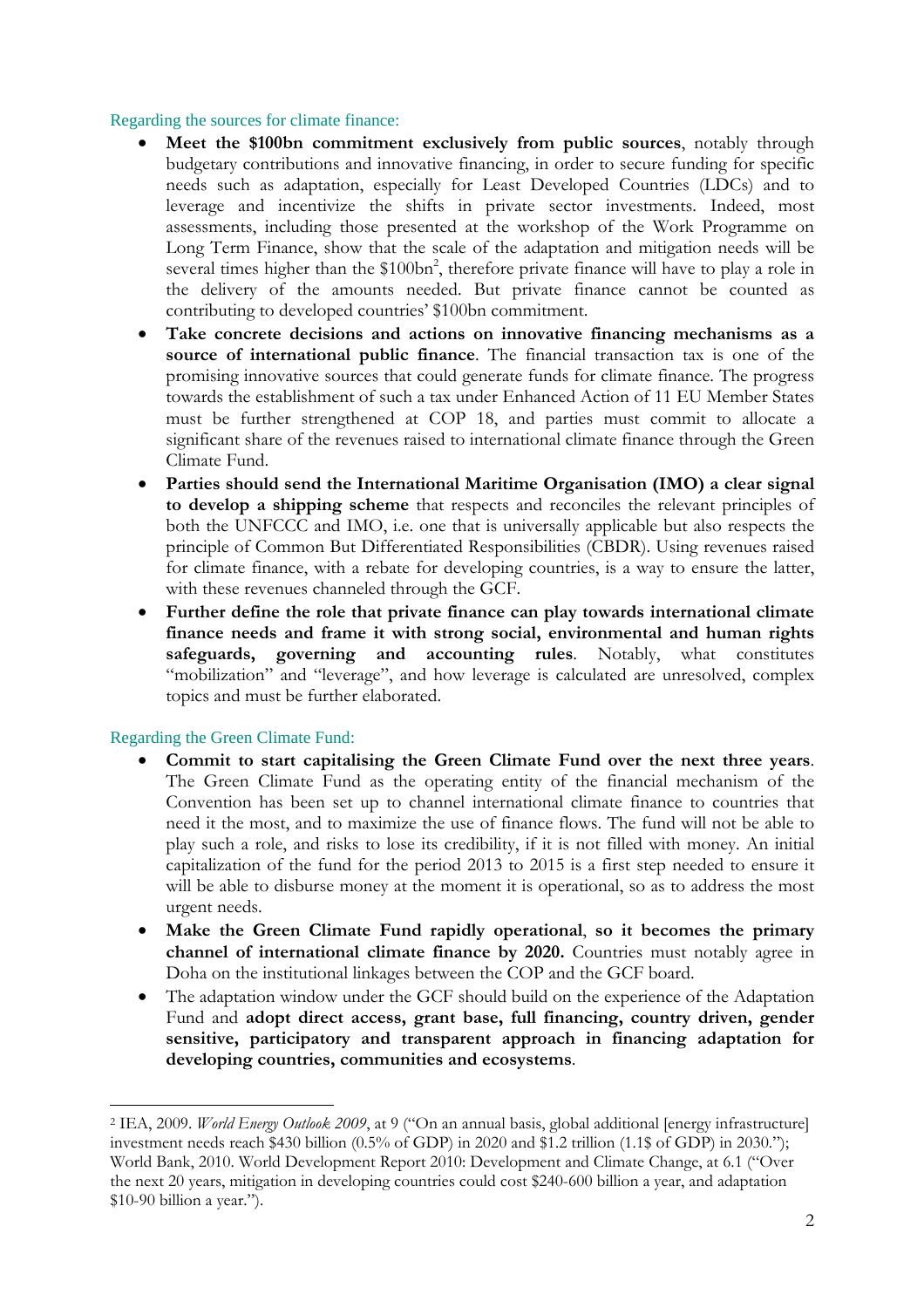In addition to the COP decisions it is crucial that the GCF board makes the fund operational in a way that allows country ownership, civil society engagement through inclusive and transparent participation processes and direct access to climate finance.

## Regarding reporting and accounting:

- **Agree on improving existing guidelines and develop a common framework to measure, report and verify delivery of financial support**, including at the project level, to enhance accountability and comparability. The methodology should ensure that financial information is measured and reported in a consistent, timely, comprehensive and publicly accessible manner. It should establish a common metric for "additionality".
- **Agree that for loans, guarantees, or other non-grant financial instruments through which public funds may be channeled, only the grant equivalent should be counted toward the public contribution**. Parties must also highlight that adaptation needs should be supported by grant-based, public sector funding only.

## Regarding the space for climate finance in the UNFCCC:

 **Give clarity on where the negotiation on 2020 finance will continue beyond the closure of the working group on Long-term Cooperative Action (LCA).** It is essential to guarantee a proper negotiating space where finance for adaptation and mitigation will be discussed, space that must be given the necessary political attention.

## **Contacts in Doha:**

Emilie Johann, CIDSE Climate Justice Policy Officer, johann@cidse.org Sarah Fayolle, CCFD-Terre Solidaire (France) Policy Officer, s.fayolle@ccfd.asso.fr Roeland Scholtalbers, CIDSE Media and Communication officer, scholtalbers@cidse.org

## **More about CIDSE in Doha via www.cidse.org/cop18**